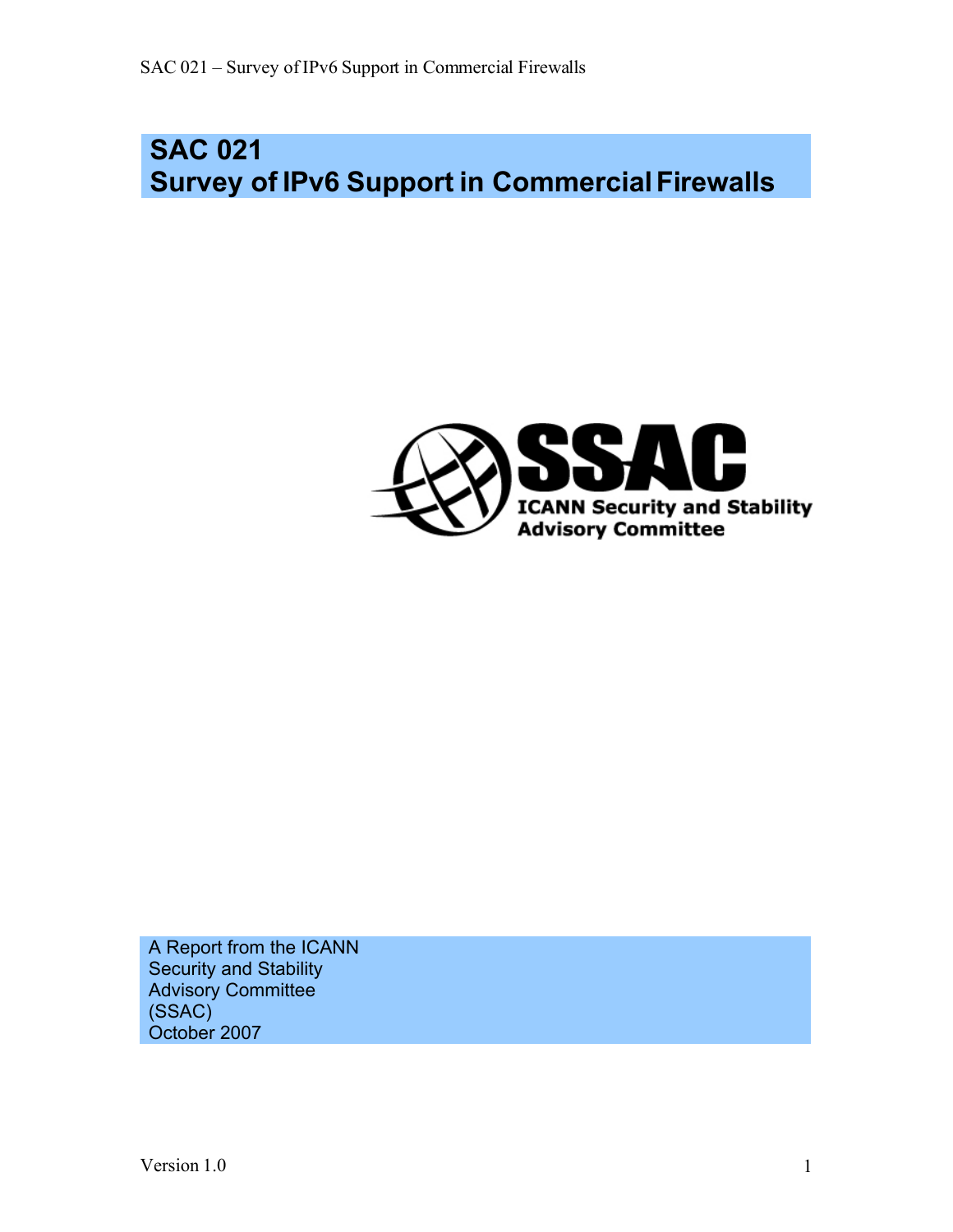#### **About the Security and Stability Advisory Committee**

The Security and Stability Advisory Committee (SSAC) is an advisory committee to the Internet Corporation for Assigned Names and Numbers (ICANN). The Committee's purpose is to offer independent advice to the ICANN board, the ICANN staff and the various ICANN supporting organizations, councils and committees as well as to the technical community at large on matters relating to the security and integrity of the Internet's naming and address allocation systems. The Committee has no official authority to regulate, enforce or adjudicate. Those functions belong to others. The advice offered by the Committee should be evaluated on its merits, not on the status of the Committee or its members.

#### **About this Report**

This report was prepared by the SSAC Fellow, Dave Piscitello, under the direction of Stephen Crocker. The SSAC Fellow designed and executed the survey; the Committee reviewed and approved the work. The report represents output from the committee as a whole. Appendix A contains the current list of members and contributors to this report.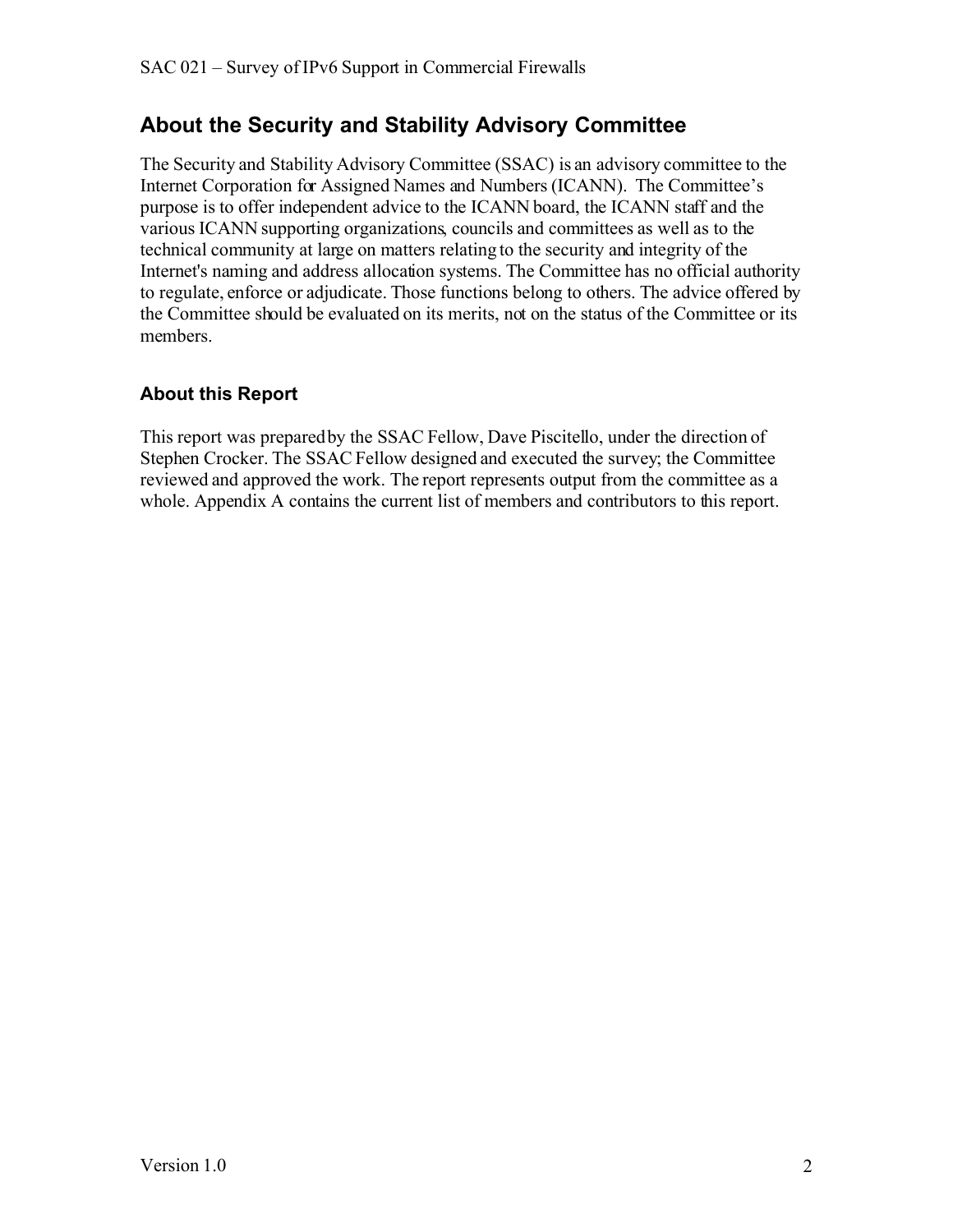#### **Executive Summary**

This report surveys the commercial firewall market for IPv6 security service availability. The report attempts to answer the following questions:

- 1. How broadly is IP version 6 (IPv6) transport supported by commercial firewalls?
- 2. Is support for IPv6 transport and security services available from commercial firewalls available for all market segments - home and small office (SOHO), smallto-medium business (SMB), large enterprise and service provider networks (LE/SP) – or is availability lagging in certain segments?
- 3. Among the security services most commonly used at Internet firewalls to enforce an organization's security policy, which are available when IPv6 transport is used?
- 4. Can an organization that uses IPv6 transport enforce a security policy at a firewall that is commensurate to a policy supported when IPv4 transport is used?

For this survey, commercial firewall vendors were contacted and asked to complete a survey regarding IPv4 and IPv6 networking and security service support in currently available products. Considerable efforts were made to contact all commercial firewall vendors; however, it is possible that some were inadvertently excluded from the list. Vendor responses were analyzed and key findings are illustrated throughout this report. This report presents all findings and statistics in an aggregated fashion. No individual vendor responses are reported. The survey results suggestthat an organization that adopts IPv6 today may not be able duplicate IPv4 security feature support.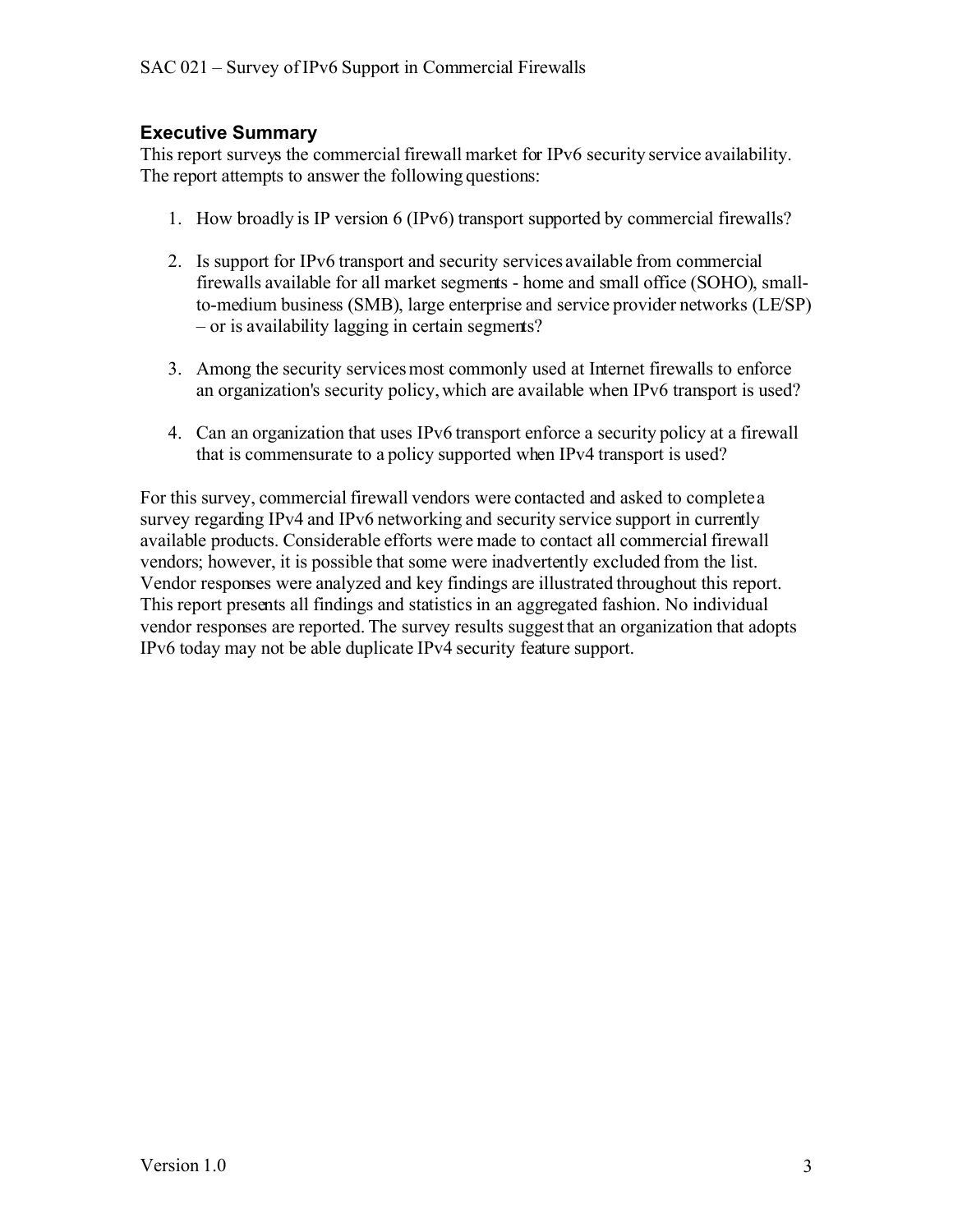## **Introduction**

This report surveys the commercial firewall market for IPv6 security service availability. The report attempts to answer the following questions:

- 1. How broadly is IP version 6 (IPv6) transport supported by commercial firewalls?
- 2. Is support for IPv6 transport and security services available from commercial firewalls available for all market segments - home and small office, small-tomedium business, large enterprise and service provider networks – or is availability lagging for certain segments ?
- 3. Among the security services most commonly used at Internet firewalls to enforce an organization's security policy, which are available when IPv6 transport is used?
- 4. Can an organization that uses IPv6 transport enforce a security policy at a firewall that is commensurate to a policy currently supported when IPv4 transport is used?

The report presents the results of an industry survey conducted by the SSAC Fellow from June – September 2007. Only commercial firewall products commonly used to enforce a security policy are included; specifically,we do not include personal firewalls for popular commercial operating systems, nor do we include open source firewalls that could be installed on Intel-based computer systems and deployed as Internet firewalls.

Commercial firewall vendors were contacted and asked to complete a survey regarding IPv6 networking and security service support in currently available products. The survey listed security features that are commonly used to enforce security policy in IPv4 networks. The survey asked vendors to state which features are also supported by their products when IPv6 network layer is used.

A complete list of vendors contacted, along with a list of those that responded, is provided as Appendix A of this report. Considerable efforts were made to contact all commercial firewall vendors of which the author was aware; however, it is possible that some were inadvertently excluded from the list. Readers familiar with the commercial firewall market should concur with SSAC's estimation that firewalls representing in excess of 95% of the installed base of commercial firewalls are included in this study.

Vendor responses were analyzed and key findings are illustrated throughout this report. This report presents all findings and statistics in an aggregated fashion. No individual vendor responses are reported. Publication of such responses could be construed as an endorsement or disapproval of a vendor or product, which is outside the scope of SSAC's study.

SSAC bases its findings on what firewall vendors reported in their responses to the survey questions. SSAC has not performed any formal testing to confirm that a firewall performs as its vendor reported. Such testing is beyond SSAC's scope. SSAC did attempt to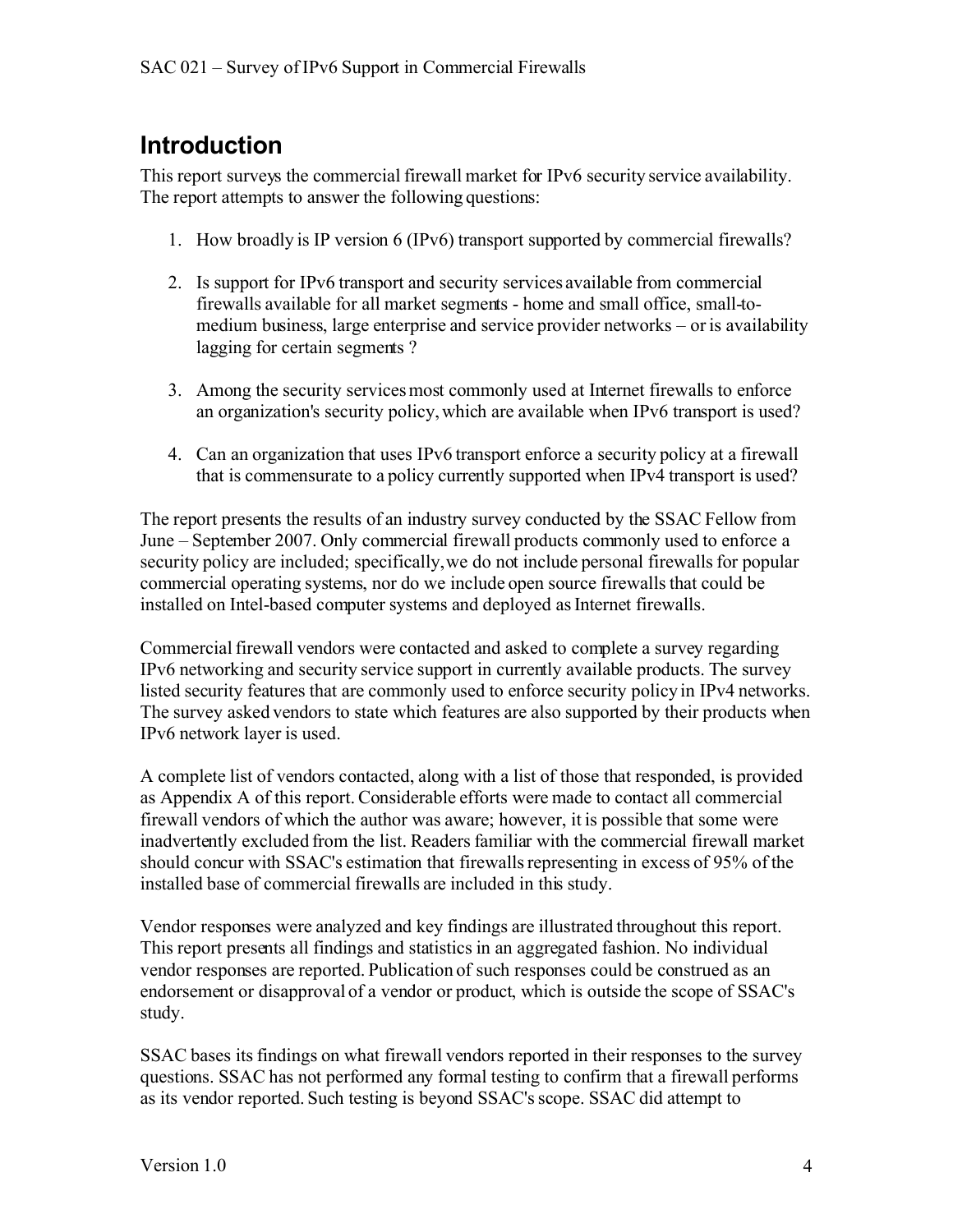corroborate vendor claims by contacting knowledgeable third parties in cases where the committee received multiple, conflicting or incomplete information from a vendor. Where available, the Fellow reviewed administrative and user documentation available for firewall products; in particular, technical specifications and user guides were the primary source for determining security feature support when IPv4 transport is used and for compiling the list of features included in the survey. The efforts to corroborate what vendors reported do not provide the same empirical results that formal testing might; however, they provide the committee with a greater measure of confidence that vendors responded accurately and honestly to the survey questions.

### **Background: Why perform this study, now?**

SSAC elected to study the availability of security services support for IPv6 networks following a presentation during an open session at the July 2007 ICANN Public Meeting in San Juan Puerto Rico. In that presentation, Ray Plzak, CEO of ARIN, described the accelerated depletion rate of IPv4 addresses and the growing difficulties the Regional Internet Registries (RIRs) are experiencing in allocating contiguous address blocks of sufficient size to service providers. Mr. Plzak also described how fragmentation in the IPv4 address space is taxing and stressing the global routing fabric, and how the RIRs will impose more restrictive IPv4 allocation policies and promote a rapid adoption of IPv6 addresses. SSAC members took note of anecdotal observations that organizations may not be able to achieve the same security baseline for IPv6 networks as they are currently able to achieve for IPv4 networks. Noting that no formal study had been recently conducted to assess the availability of security services for IPv6 networks, SSAC determined to fill that void.

## **Methodology**

SSAC composed a list of commercial vendors to survey using search engines, popular security portals that list security products and vendors (e.g., networkintrusion.com), and contact lists compiled by security product certification testing organizations. We collected information to complete the survey using vendor publications (web sites, white papers, product specifications, administrative and user manuals), vendor email responses to a survey email message, telephone conversations with sales, marketing and technical support personnel. In several cases, SSAC corresponded directly with technical staff responsible for product development.

SSAC attempted to corroborate vendor claims by contacting multiple parties in cases where the committee received conflicting or ambiguous responses. In certain cases, we contacted experts at large, colleagues at reputable testing laboratories, or firewall administrators. The SSAC fellow also consulted vendor documentation (e.g., configuration and administration guides that were accessible via a vendor's technical support web portal), where available.

SSAC contacted many vendors using general contact email addresses, e.g., addresses extracted from the general contact information vendors publish at web sites for prospective customers (info@company.com, sales@company.com, support@company.com,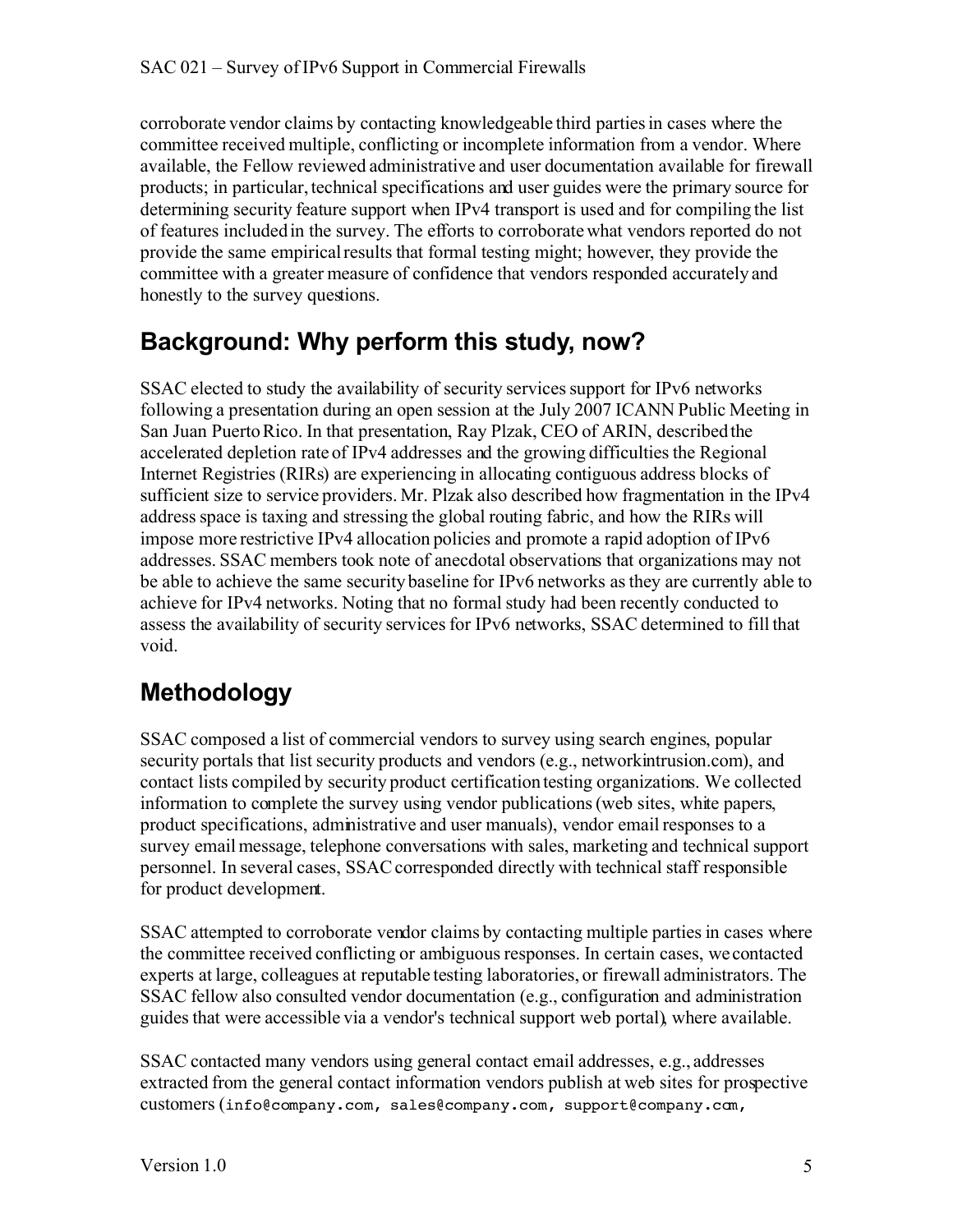#### SAC 021 – Survey of IPv6 Support in Commercial Firewalls

prodinfo@company.com). This list was supplemented as often as possible with direct technical contacts. SSAC solicited direct technical contact information for a number of firewall vendors by posting a general inquiry to popular firewall and security mailing lists, (e.g., bugtraq@securityfocus.com, firewall-wizards@listserv.icsalabs.com, pen-test@securityfocus.com).

ICSA Laboratories shared technical contact information for firewall vendors who have participated in its certification programs. In most cases, ICSA staff graciously provided email introductions. These introductions proved to be invaluable in eliciting accurate responses and SSAC is indebted to ICSA for their assistance. SSAC also attempted to contact by telephone vendors who did not respond to email. Calls were initially placed to contact telephone numbers obtained from vendor web sites (general, sales, marketing, or technical support). Through these efforts, SSAC obtained survey responses and gathered complementary information for 42 of 60 products vendors identified.

The survey listed security features that SSAC believes to be commonly used at firewalls to enforce security policy in IPv4 networks. The survey asked vendors to state which features are supported by their products within a given market segment when IPv6 transport is used. The networking and security features requested in the survey are included in Table 1.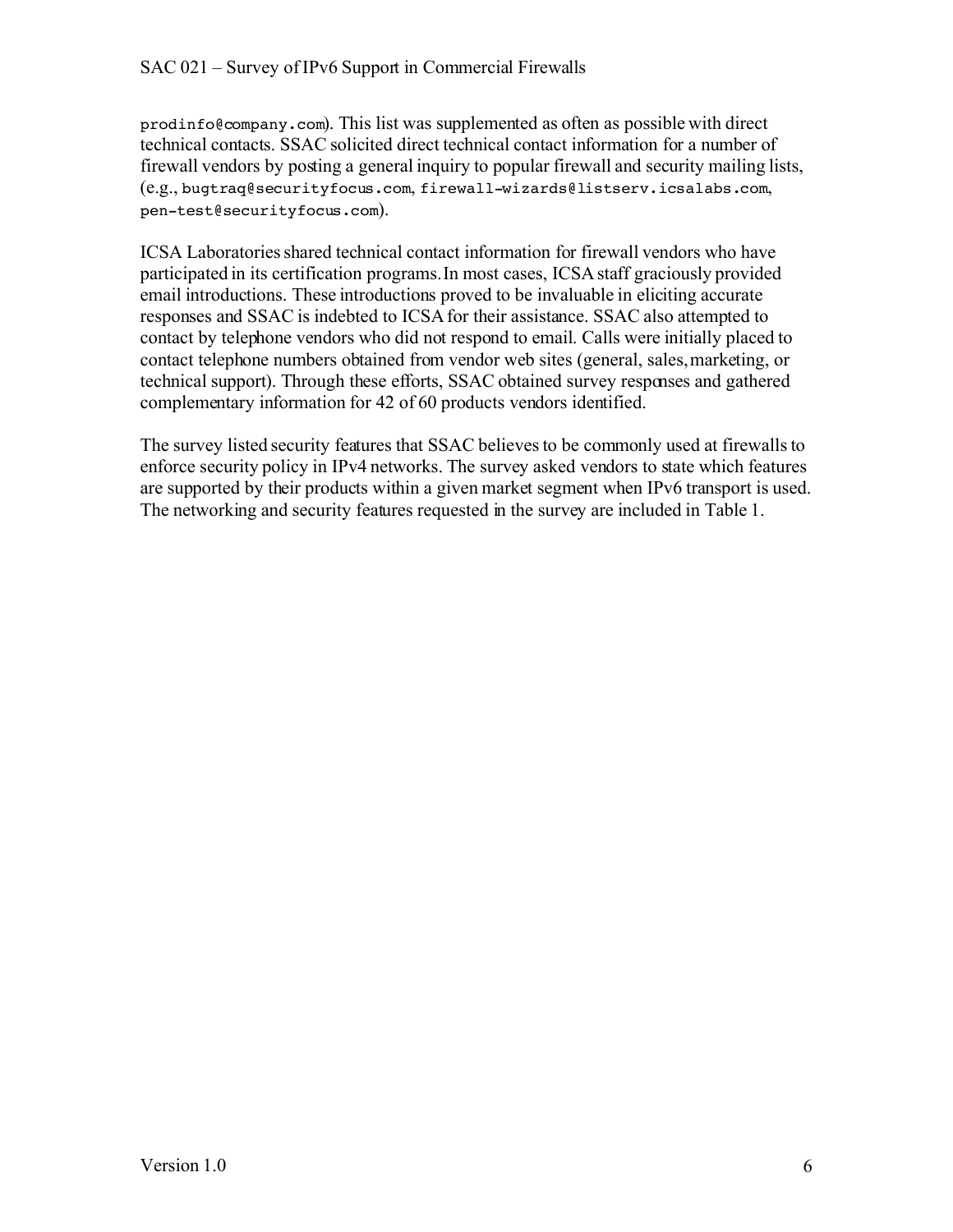| Security service or feature                                                         | Description                                                                                                                       |  |  |  |
|-------------------------------------------------------------------------------------|-----------------------------------------------------------------------------------------------------------------------------------|--|--|--|
| IPv6 transport                                                                      |                                                                                                                                   |  |  |  |
| Forward IPv6 traffic                                                                | Can the product forward native IPv6 packets between internal<br>and external (public) interfaces?                                 |  |  |  |
| IPv6 routing<br>$\overline{\phantom{a}}$                                            | Can the product participate in IPv6 neighbor discovery                                                                            |  |  |  |
|                                                                                     | exchanges or act as a peer in IPv6 routing protocol                                                                               |  |  |  |
|                                                                                     | exchanges?                                                                                                                        |  |  |  |
| <b>Traffic filtering</b>                                                            |                                                                                                                                   |  |  |  |
| Static packet filtering                                                             | Can the product enforce a security policy by applying a filter on<br>individual IPv6 packets?                                     |  |  |  |
| Stateful inspection                                                                 | Can the product enforce a security policy by applying a filter on<br>all IPv6 packets associated with a given connection or flow? |  |  |  |
| Proxies or inspection<br>$\qquad \qquad \blacksquare$                               | Can the product enforce a security policy on protocols                                                                            |  |  |  |
| engines run on top of                                                               | encapsulated in IPv6 packets (e.g., ICMP, TCP/UDP, and                                                                            |  |  |  |
| IPv6 network protocol                                                               | application protocols such as HTTP, SMTP, DNS) using                                                                              |  |  |  |
|                                                                                     | either application layer gateway (proxy) or stateful inspection of                                                                |  |  |  |
|                                                                                     | application protocols and payloads?                                                                                               |  |  |  |
| <b>IDS/IPS</b>                                                                      | Can the product provide intrusion detection and intrusion                                                                         |  |  |  |
|                                                                                     | prevention measures on IPv6 traffic?                                                                                              |  |  |  |
| <b>DDoS Protection</b>                                                              | Can the product protect networks from IPv6, ICMP, and TCP                                                                         |  |  |  |
| flooding and malformed packet attacks?<br>Network Address Translation and Tunneling |                                                                                                                                   |  |  |  |
|                                                                                     | Can the product map IP addresses assigned to endpoints on                                                                         |  |  |  |
| IP masquerading                                                                     | internal networks to a single IP address on the external (public)                                                                 |  |  |  |
|                                                                                     | interface (and thus prevent the disclosure of the internal                                                                        |  |  |  |
|                                                                                     | network addressing and topology information )?                                                                                    |  |  |  |
| 4to <sub>6</sub>                                                                    | Can the product encapsulate (tunnel) IPv4 packets in IPv6                                                                         |  |  |  |
|                                                                                     | packets? This is useful when it is necessary to bridge two or                                                                     |  |  |  |
|                                                                                     | more IPv4-only hosts or networks that do not use IPv6 and the                                                                     |  |  |  |
|                                                                                     | only available transport between those hosts or networks is                                                                       |  |  |  |
|                                                                                     | IPv6.                                                                                                                             |  |  |  |
| 6to4                                                                                | Can the product encapsulate (tunnel) IPv6 packets in IPv4                                                                         |  |  |  |
|                                                                                     | packets? This is useful when it is necessary to bridge two or                                                                     |  |  |  |
|                                                                                     | more IPv6-only hosts or networks that do not use IPv4 and the                                                                     |  |  |  |
|                                                                                     | only available transport between those hosts or networks is                                                                       |  |  |  |
|                                                                                     | IPv4.                                                                                                                             |  |  |  |
| Flow monitoring                                                                     | Can the product monitor flows of traffic, detect and respond to                                                                   |  |  |  |
|                                                                                     | known-to-be malicious or suspicious/anomalous traffic                                                                             |  |  |  |
|                                                                                     | patterns?                                                                                                                         |  |  |  |
| Log IPv6 traffic                                                                    | Can the product record security events when the transport is                                                                      |  |  |  |
|                                                                                     | IPv6?                                                                                                                             |  |  |  |
| IPsecv6                                                                             | Can the product support IP Security when the transport is<br>IPv6?                                                                |  |  |  |
| DHCP <sub>v6</sub>                                                                  | Can the product support dynamic address assignment when<br>the transport and addressing scheme is IPv6?                           |  |  |  |
| <b>RADIUS</b>                                                                       | Can the product support authentication, accounting and                                                                            |  |  |  |
|                                                                                     | auditing (AAA) features in conjunction with a RADIUS-capable                                                                      |  |  |  |
|                                                                                     | server when the transport is IPv6?                                                                                                |  |  |  |

**Table 1. Network and Security Features Surveyed for this Report**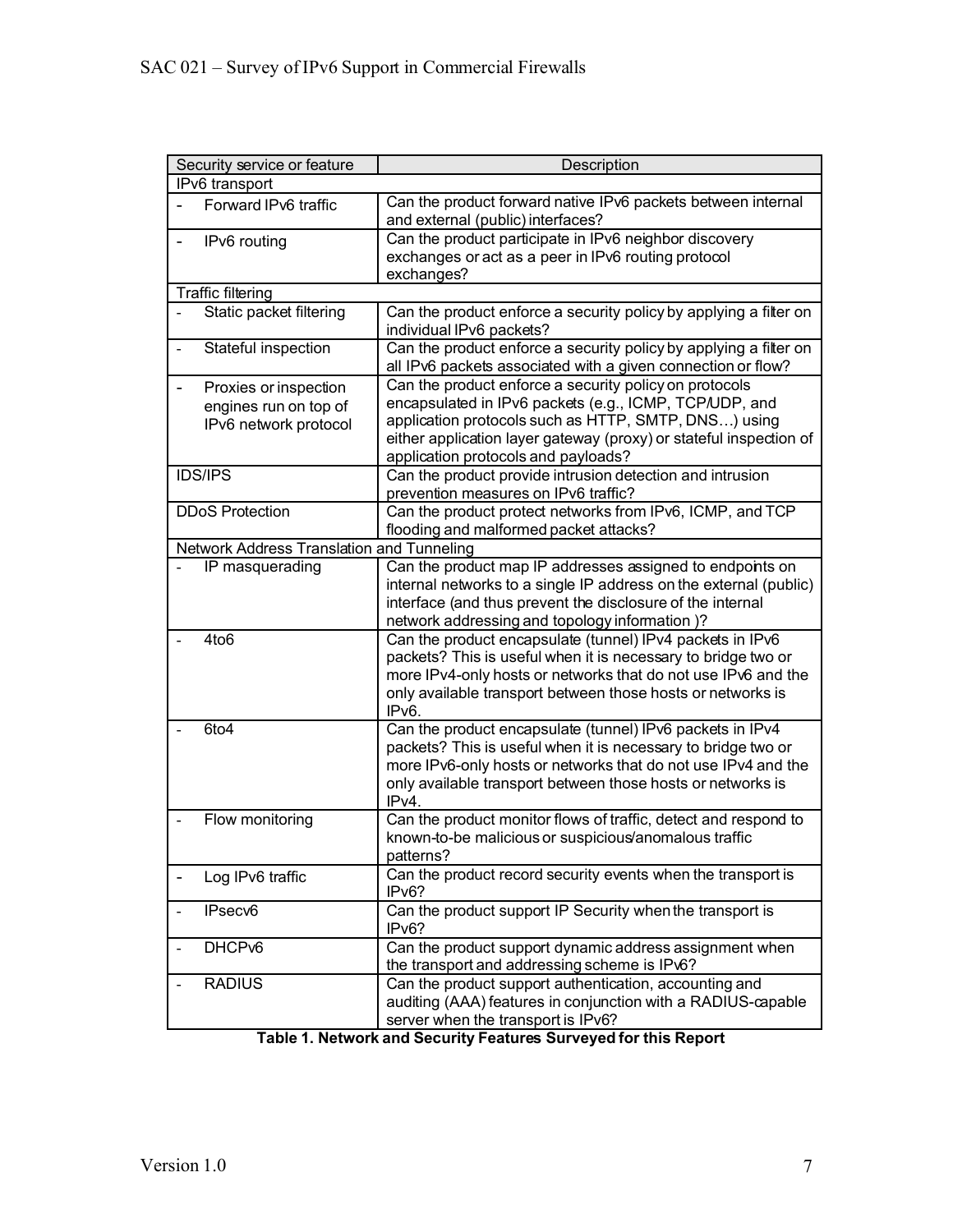# **Survey Results**

We present the results of the survey using charts accompanied by brief analyses. SSAC obtained survey responses and gathered complementary information for 42 of 60 vendors identified, representing an aggregate of 81 product placements across the three defined market segments analyzed. In the charts, we label the bar representing these respondents with "ALL" and calculate percentages based on a total of 42 responses. Several products were reported as serving multiple market segments (e.g., SOHO/SMB or SMB/LE/SP); specifically, 19 products were classified as serving a SOHO market, 35 as serving a SMB market, and 27 as serving a LE/SP market. In the charts, we calculate percentages for SOHO, SMB, and LE/SP based on the unique totals for each segment (19, 35, and 27, respectively).

#### *Breadth of IPv6 Networking support among commercial firewalls*

The first survey question asked was, *How broadly is IPv6 transport supported by commercial firewalls?*

Firewalls must nominally be capable of basic IPv6 traffic forwarding between internal and external interfaces, or able to accept IPv4 datagrams arriving from internal networks and hosts that are IPv4-only, encapsulating these as payloads in IPv6 datagrams, and forwarding these to IPv6 destinations (the latter feature is considered separately, see the section entitled *Availability of NAT and Tunneling*). Chart 1 illustrates the survey results:



**Chart 1. Firewall support, IPv4 and IPv6 transport**

All firewalls surveyed support IPV4 transport. All 42 surveyed firewalls support IPv4 transport; among these, 13 (31%) support IPv6 transport. Support among SMB (12 out of 35, or 34%) products is slightly higher than among LE/SP (8 out of 27, or 30%) and SOHO products (6 out of 19, or  $32\%$ ).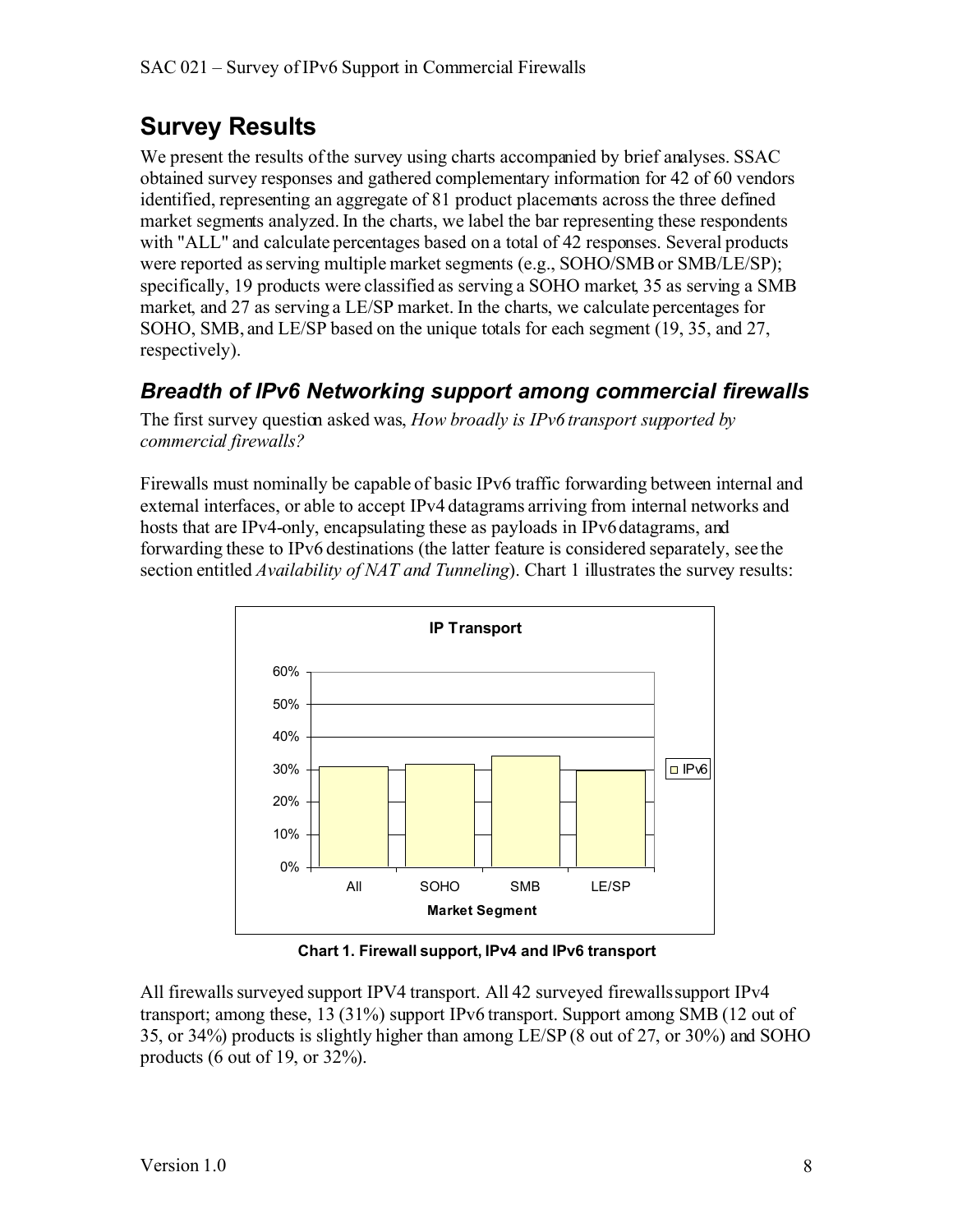LE/SP firewalls, and to a lesser extent, SMB firewalls are often used in more complex topologies that are designed to satisfy an organization's redundancy, failover and high availability needs. Such organizations may run firewallsin transparent or bridging mode, or they may choose to have the firewall participate as a peer in an adaptive routing or neighbor discovery protocol. Chart 2 illustrates support for neighbor discovery and peer routing protocols.



**Chart 2. Firewall Support, IPv4 and IPv6 Routing**

Sixty percent of all firewall products surveyed (25 of 42) are able to participate as peers in IPv4 routing exchanges or perform neighbor discovery. Only 10 of 42 (24%) are able to do so when IPv6 transport is used. The lowest number of firewalls that support IPv6 routing or neighbor discovery is found in the SOHO segment (4 out of 19, or 21%). This is expected, as most SOHO firewalls are deployed in single and "stub" networking topologies (e.g., a broadband residential or small business access circuit) and thus require minimal routing configuration (e.g., a default gateway). The percentages of firewalls that support IPv6 routing among SMB and LE/SP products surveyed (both at 26%) suggest that certain organizations could not include currently deployed firewalls as peers in IPv6 routing topologies today. These organizations would not be able to implement adaptive recovery from link failure when IPv6 transport is used as they do currently with IPv4. (Note: the survey did not ask about whether products supported high availability and failover features. This feature should be included in future studies.)

Several firewalls included in the study are classified by their vendors as a hybrid of application level firewall and intrusion prevention system for large enterprise and service provider markets. IPv6 transport and routing support is lower among these products. Adaptive routing requirements for SP/LE environments are more extensive than SOHO and SMB networks. The development cost is much higher and this may contribute to the smaller percentage.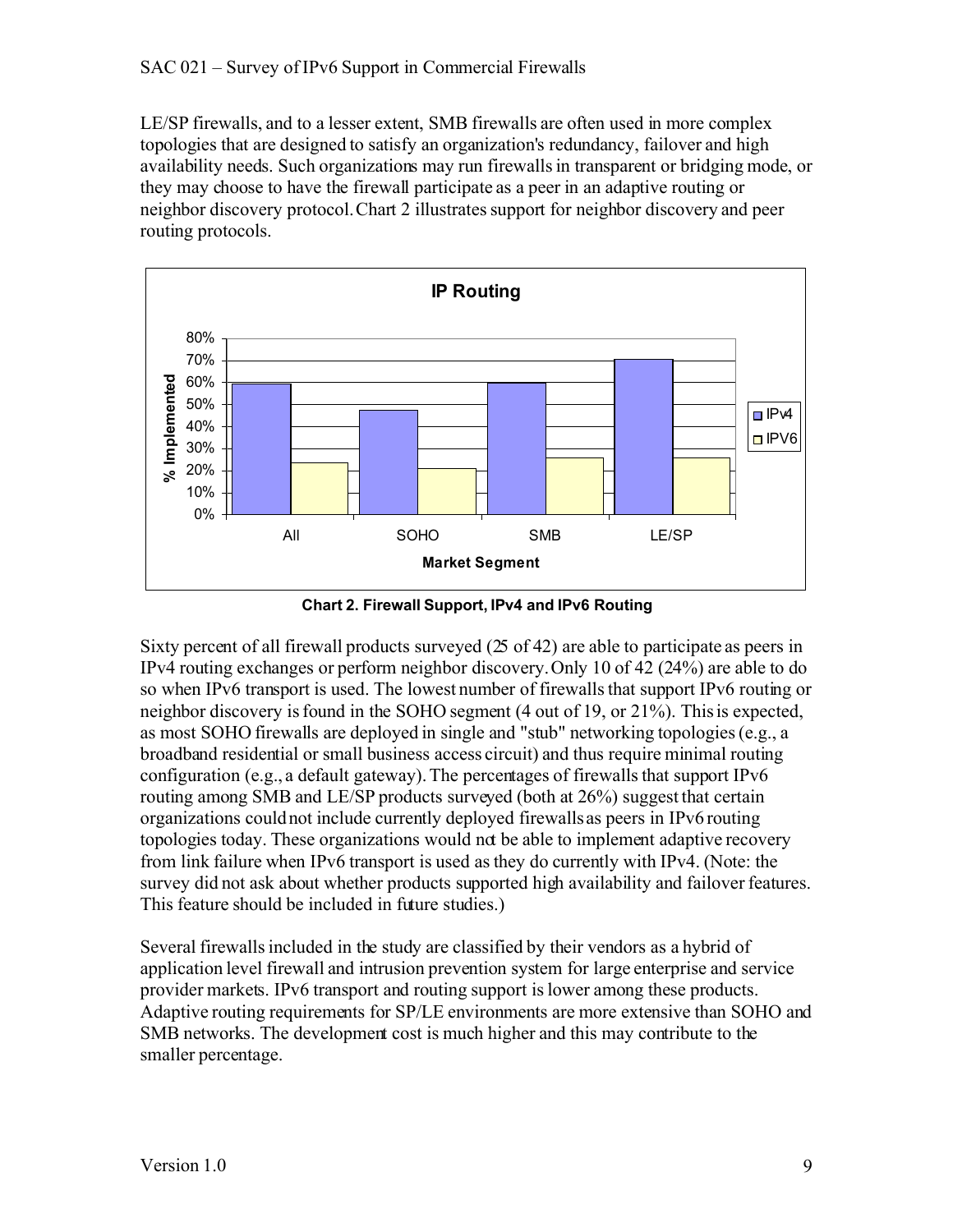#### *Availability of Traffic Inspection Methods*

Commercial firewalls are commonly used to enforce a security policy that controls the types of traffic that may pass between an organization's internal networks and public (external) networks. Three forms of traffic inspection are commonly available when IPv4 transport is used: static packet filtering, stateful packet inspection, and application layer inspection.

*Static packet filtering* is the most basic form of security policy enforcement performed at firewalls. This method examines each packet individually to determine if it complies with a policy. If the packet complies, it is allowed to pass through the firewall; if not, it is typically blocked and discarded. Chart 3 illustrates that 40 of 42 (95%) of all surveyed firewall products provide static packet filtering in all market segments when IPv4 transport is used, whereas only 29% (12 of 42) provide static filtering when IPv6 transport is used. The breakdown according to market segment shows a relatively consistent pattern of availability at this percentage: 6 out of 19 (32%) for SOHO, 11 out of 35 (31%) for SMB, and 8 out of 27 (30%) for LE/SP.



**Chart 3. Firewall Support, IPv4 and IPV6 Static Packet Filtering**

*Stateful inspection* of IP layer packets is a more sophisticated, more effective, and hence more desirable form of security policy enforcement. Stateful inspection considers all IP datagram payloads associated with a given TCP connection, UDP stream, etc. and is capable of applying packet filtering policy more accuratelyonto complete traffic flows. Chart 4 illustrates that 38 of 42 (90%) of all firewall products surveyed provide stateful inspection when IPv4 transport is used, whereas only 10 of 42 (24%) do so when IPv6 transport is used. This is a marked difference and is not strongly biased by any one segment: 4 out of 19 (21%) for SOHO, 8 out of 35 (23%) for SMB, and 7 out of 27 (26%). The limited support for this important firewall feature when IPv6 transport is used is significant; especially when one considers that many vendors extend stateful packet inspection techniques to provide additional application level protection measures.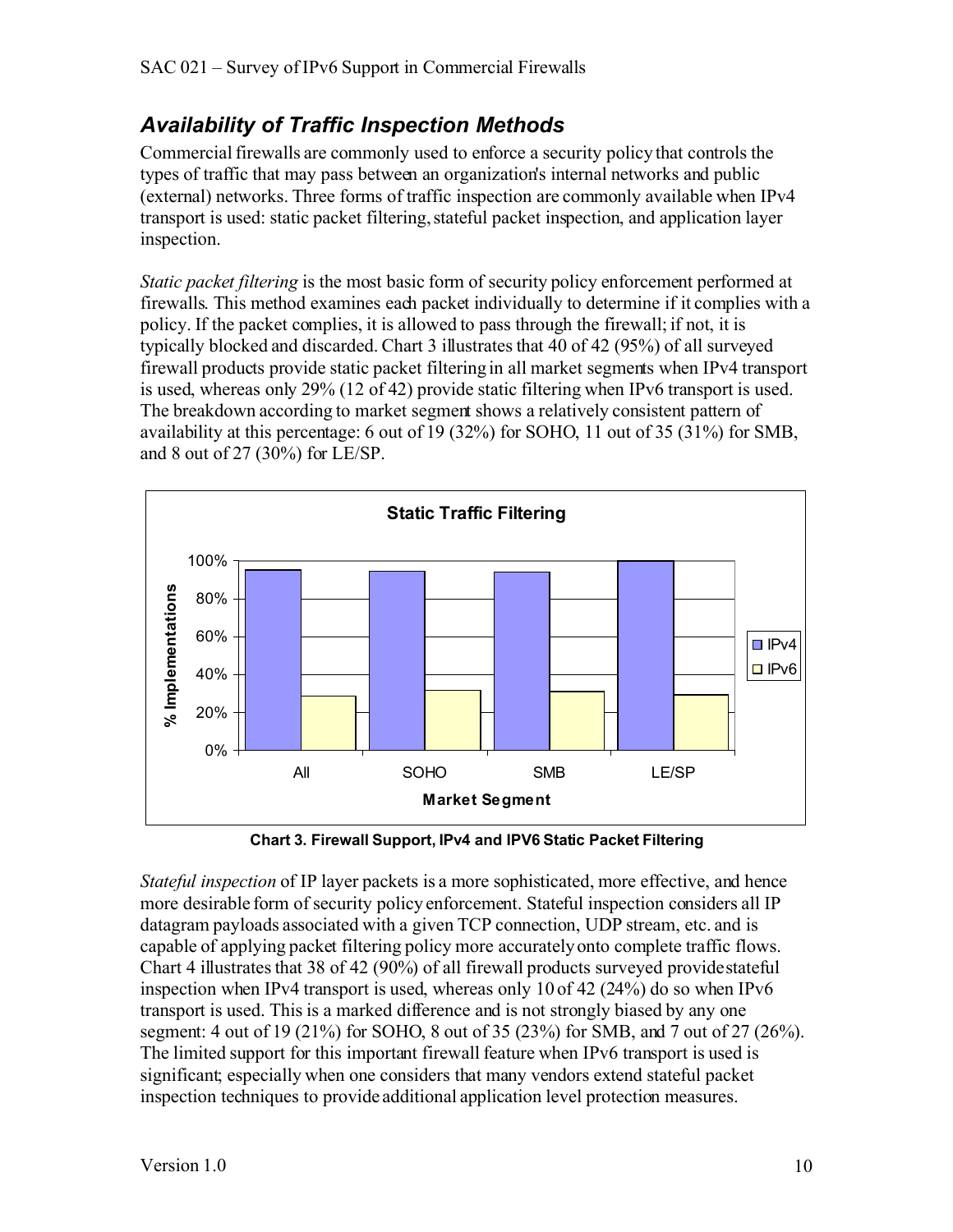

**Chart 4. Firewall Support, IPv4 and IPv6 Stateful Inspection**

The third form of traffic inspection, *application level protection*, merits additional discussion and context for readers unfamiliar with firewall evolution. Historically, attackers focused on vulnerabilities of commercial operating system and server applications. OS and server application software vendors have, over time, learned to mitigate vulnerabilities and distribute patches in an arguably reasonable time frame following disclosure of the problem or actual exploitation of the vulnerability. In parallel, organizations became more proficient in defending networks against the IP and transport level attacks that were commonly attempted against commercial OSs.

In response, and in no small part due to the adoption of the World Wide Web, attackers devote considerable attention to web-based applications that support messaging services and streaming media, and that provide access to databases, mission critical business applications, and infrastructure servers (e.g., DNS and mail). Attackers also target end users more aggressively today than ever before, and devise attacks that apply social engineering techniques via content delivered to client applications (e.g., phishing, worm, and spyware delivered via email, browser, and instant messaging applications).

Organizations have responded by deploying firewalls that offer *application layer inspection features* that protect web, email, DNS, and other Internet servers and clients from exploitation attacks. Certain firewall vendors provide application layer security features using application layer gateways (also called proxies). Other vendors extend stateful inspection to encompass application protocols and payloads as well as network and transport level protocols. In the survey, SSACasked whether vendors provide either capability. Chart 5 illustrates the results.

Chart 5 illustrates that support for application layer gateway or stateful inspection of application level traffic is found in approximately 34 of 42 (81%) products across all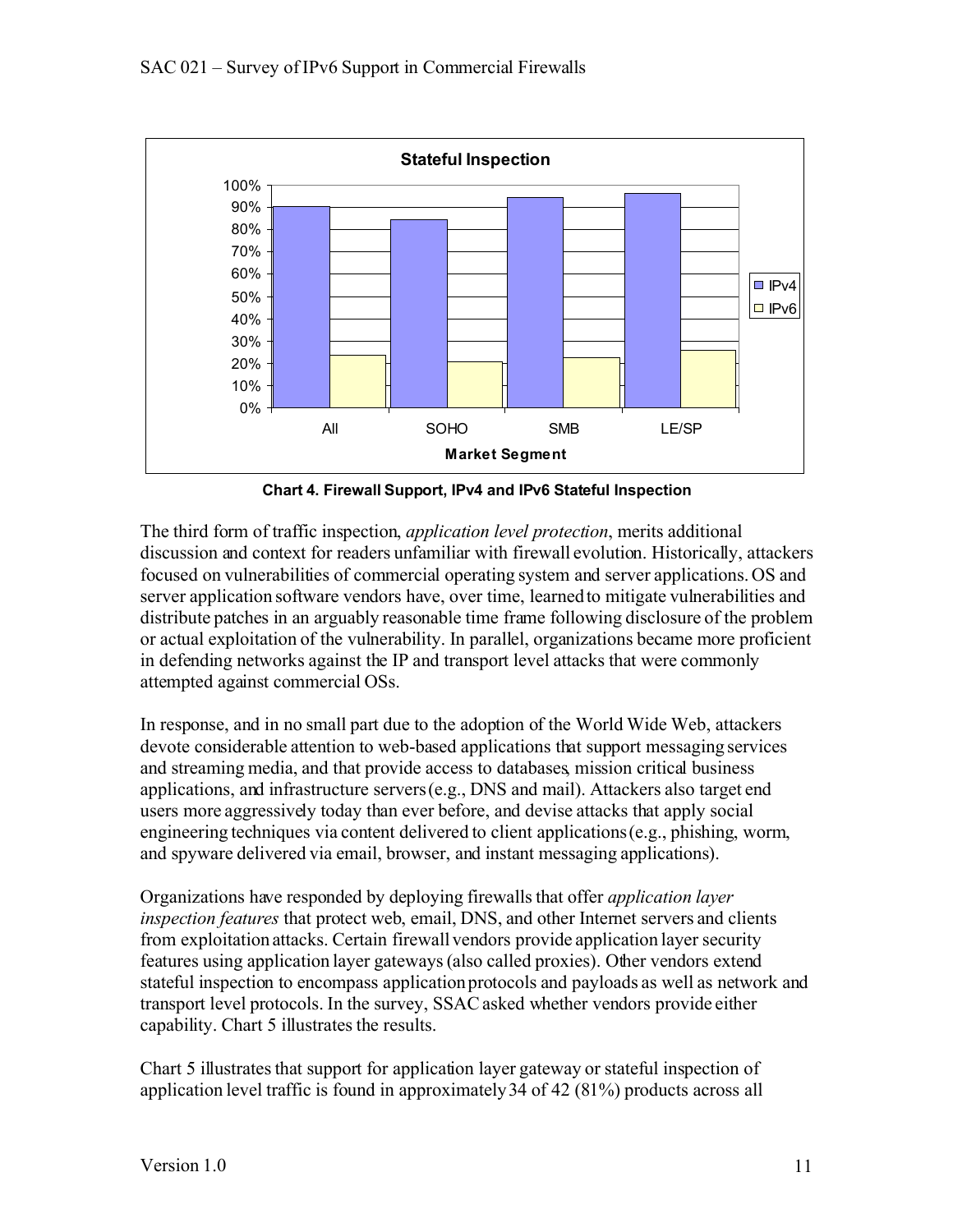market segments when IPv4 transport is used, but in only 7 out of 42 (17%) when IPv6 transport is used. This is again a marked difference and is not strongly biased by any one segment: 3 out of 19 (16%) for SOHO, 6 out of 35 (17%) for SMB, and 5 out of 27 (19%) for LE/SP.



**Chart 5. Firewall Support, IPv4 and IPv6 Application Level Inspection**

This survey result merits additional comment. Application level protection is a terribly overloaded term. Without enumerating a particularset of application level security requirements, vendors of SOHO may have responded affirmatively based on the presence of a single feature such as content blocking based on a URL blacklist, whereas LE/SP vendors may have interpreted the question as a request for sophisticated application attack detection features intended to protect web and other application servers. The latter features are atypical requirements for SOHO networks, where hosting services is the exception rather than the norm. The survey results for LE/SP products are perhaps a more accurate measure ofthe availability of products that provide application level protection for organizations that require such features. But even in this segment, support when IPv6 transport is used is low.

### *Advanced Security Features: Intrusion and DoS Protection*

Commercial firewalls are also used to protect an organization from network, transport, and application level exploitation and flooding attacks. *Exploitation attacks* use maliciously crafted packets and traffic streams to identify an exploit a flaw in the programming logic of a targeted application and cause the application to fail (cease operation) or respond in an unintended manner; in particular, attackers use exploitation attacks with the expectation that the application will somehow provide them with a means to take administrative control of the attacked system. Such attacks are called *escalated privilege attacks*. Once an attacker gains administrative control of a system, the attacker may install malicious executables that can communicate back to an attacker's *command and control system* (C&C). The C&C can order remotely controlled systems to perform virtually any service (host a web server, send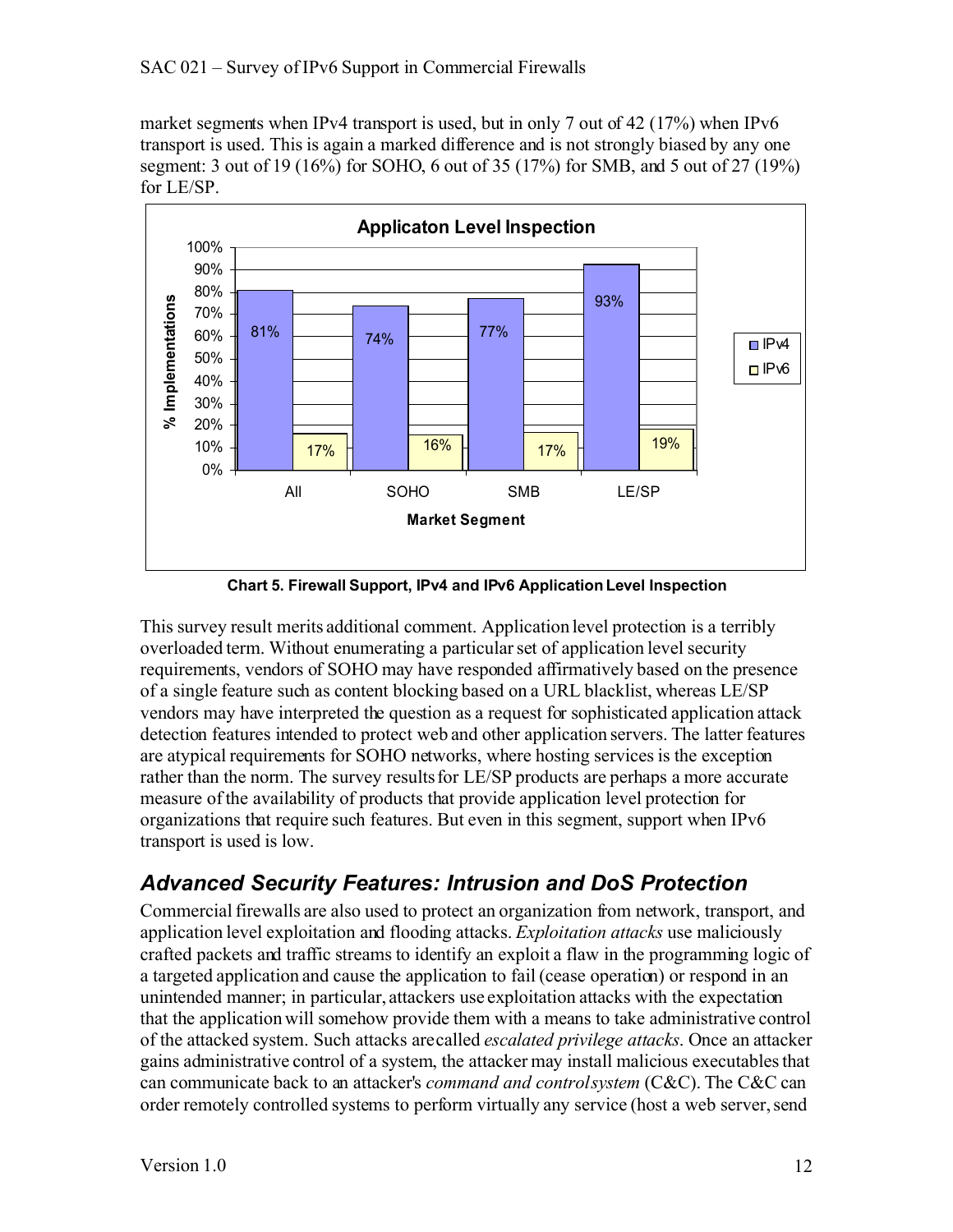spam, etc.). Exploitation and attacks resulting from "gaining root" on exploited or compromised systems are examples of host and network intrusions. Firewalls that provide Intrusion Detection and Prevention Systems (IDS/IPS) are able to detect and block many kinds of exploitation attacks.



**Chart 6. Intrusion Detection and Prevention Services**

Chart 6 illustrates that 32 out of 42 (76%) of all firewall products surveyed provide IDS/IPS when IPv4 transport is used, compared to 14% of products when IPv6 transport is used. This survey result is significantly biased by the availability of IDS/IPS among SOHO products when IPv6 transport is used (1 out of 19, or 5%). IDS/IPSfeatures are not commonly available on SOHO products even when IPv4 transport is used (although this market segment is growing in response to the continued increase in viruses, worms, spyware and other malicious code incidents). The survey results for SMB and LE/SP products  $-5$  out of 35 (14%) and 6 out of 27 (22%), respectively – are more accurate measure ofthe availability of products that provide IDS/IPS when IPv6 transport is used for organizations that require such features.

SSAC notes that this survey only considers firewalls that offer IDS/IPS functionality and does not include the broader IDS/IPS market. The survey results may not accurately represent the state of IPv6 readiness for the broader IDS/IPS market and should not be interpreted as doing so.

*Flooding attacks* are designed to exhaust the resources (processing, memory, or bandwidth capacity) of a targeted application, system or network, and thus deny service to users. Flooding attacks are the most commonly recognized forms of denial of service attacks and vendors call specific attention to a product's ability to block the popular variants of denial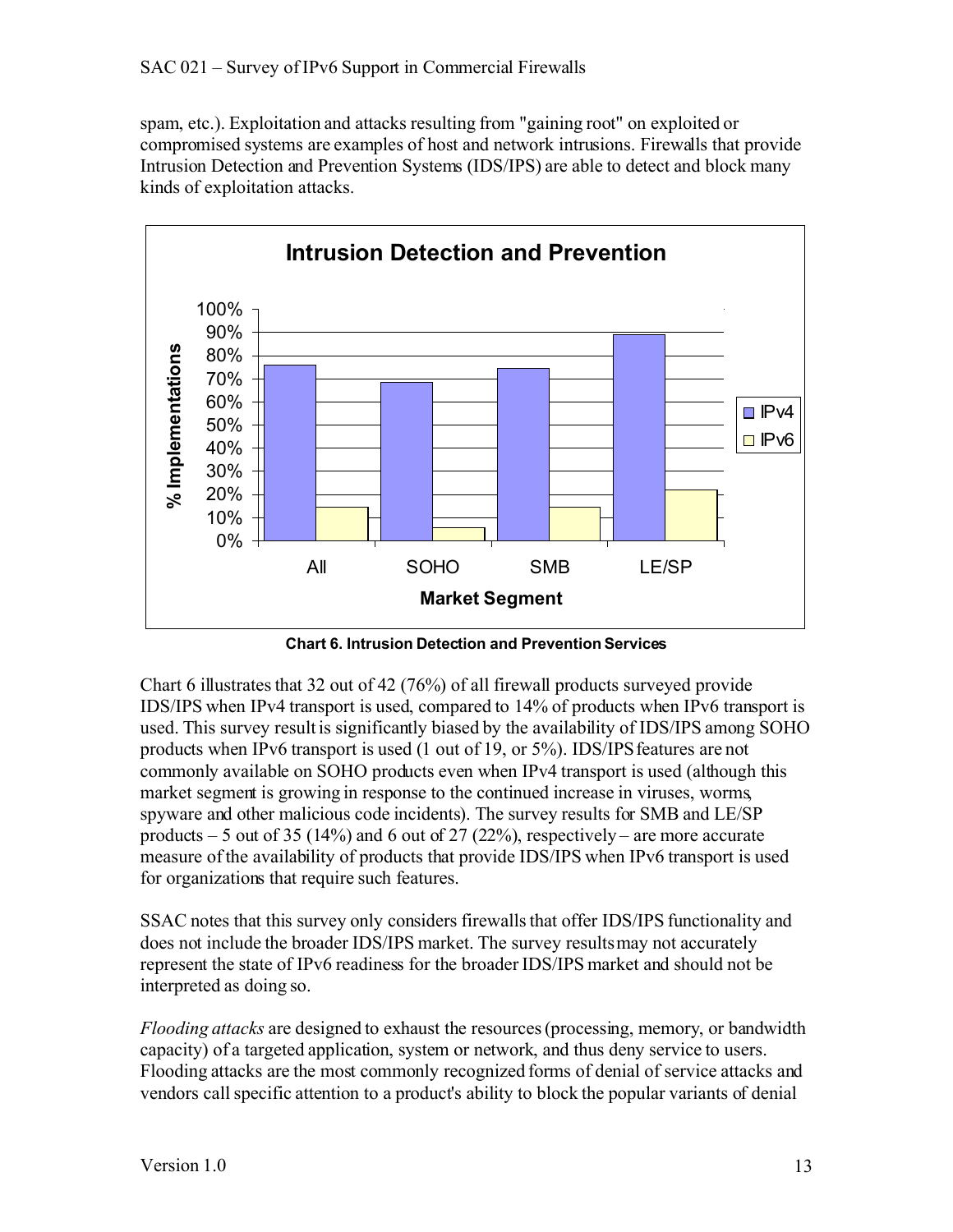and distributed denial of service (DDoS) attacks. Chart 7 illustrates that a higher percentage of products across all market segments offer some form of rate-limiting when DoS and DDoS attacks are detected than offer IDS/IPS protection when IPv6 transport is used: 9 out of 42 overall (21%), 4 out of 19 (21%) for SOHO, 8 out of 35 (23%) for SMB, and 7 out of 27 (26%) for LE/SP. We speculate that this is because the methods vendors use to detect and rate limit TCP and UDP-based DoS attacks instigated using IPv4 transport can be applied when IPv6 transport is used as well.



**Chart 7: DDoS Protection**

### *Tunneling Capabilities*

IPv6 implementation will be incremental; in particular, it is very likely that many systems will not be upgraded to support IPv6 and thus "legacy" IPv4 transport implementations will co-exist or operate in "islands" for many years if not decades. Many organizations will require products that encapsulate (tunnel) IPv4 packets in IPv6 packets to interconnect two or more IPv4-only hosts or networks when the only available transport between those hosts or networks is IPv6.

It is very unlikely that all service providers will adopt and provide ubiquitous IPv6 transport over access circuits. This means that some networks that use IPv6 transport will be unable to connect to other IPv6-enabled networks without traversing an IPv4 network. Users and organizations that adopt and prefer IPv6 transport may require products that tunnel IPv6 packets in IPv4 packets to connect to IPV6-enabled destinations when the only available transport is IPv4.

Chart 8 illustrates the availability of IPv4-to-IPv6 (4to6) and IPv6-to-IPv4 (6to4) tunnels on commercial firewalls. The *4to6* survey results illustrate that 6 out of 42 (14%) of all firewall products surveyed are able to tunnel IPv4 traffic in IPv6 transport. The breakdown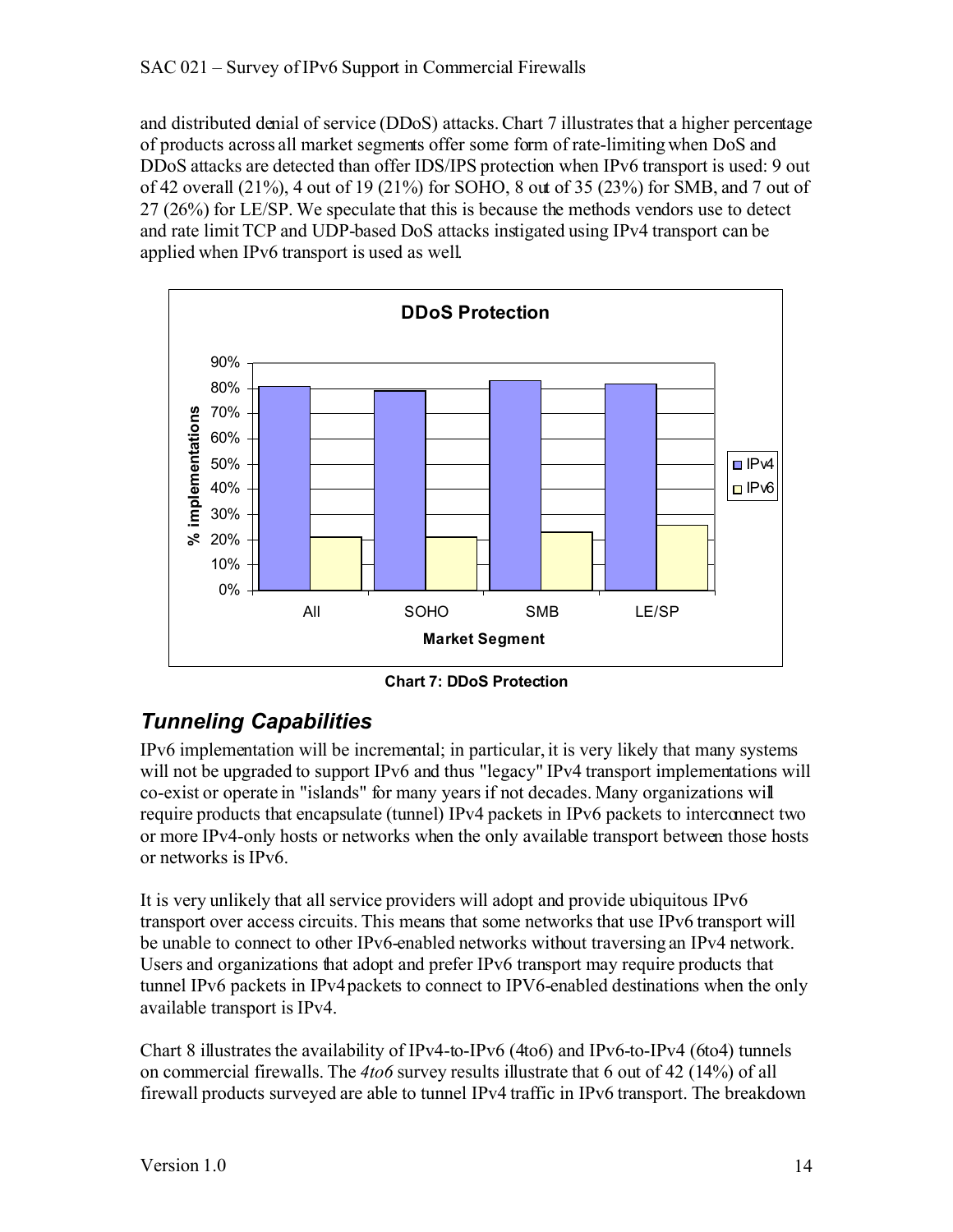according to market segment is: 3 out of 19 (16%) for SOHO, 6 out of 35 for SMB (17%), and 4 out of 27 (15%) for LE/SP. This figure is lower than expected when compared against the availability of IPv6 forwarding (see Chart 1). We cannot offer any explanation based on the information collected from the survey.



**Chart 8. Tunneling Capabilities**

A higher percentage of all firewalls surveyed are able to encapsulate IPv6 traffic in IPv4 tunnels (12 out of 42, 29%). The breakdown according to market segment is: 5 out of 19 (26%) for SOHO, 11 out of 35 for SMB (31%), and 7 out of 27 (26%) for LE/SP. This is arguably an easier tunneling implementation, and allows organizations to continue to make use of security features available when IPv4 transport is used when they connect "islands" of IPv6 hosts and networks. Some vendors indicated that they were able to perform IDS/IPS on 6to4 tunneled traffic but the number of vendors providing this additional information was insufficient to draw any conclusions regarding availability of this feature.

#### *IPv6 availability among firewall market share leaders*

The commercial firewall market is dominated by a very small number of network and security vendors. SSAC identified the companies it believes comprise the top ten market share holders. Conveniently, all these companies responded to this survey. SSAC then analyzed the survey results using only these sets of data.

Charts 9-12 illustrate the survey results from these vendors. Several vendors in this survey have multiple firewall product lines, and we requested that vendors provide a separate survey response for each product line. All of the product lines reported by vendors that we identify as market leaders are included in Charts 9-12. For these charts, "ALL" represents 13 products, SOHO includes 5 products, SMB includes 11 products, and LE/SP includes 10 products.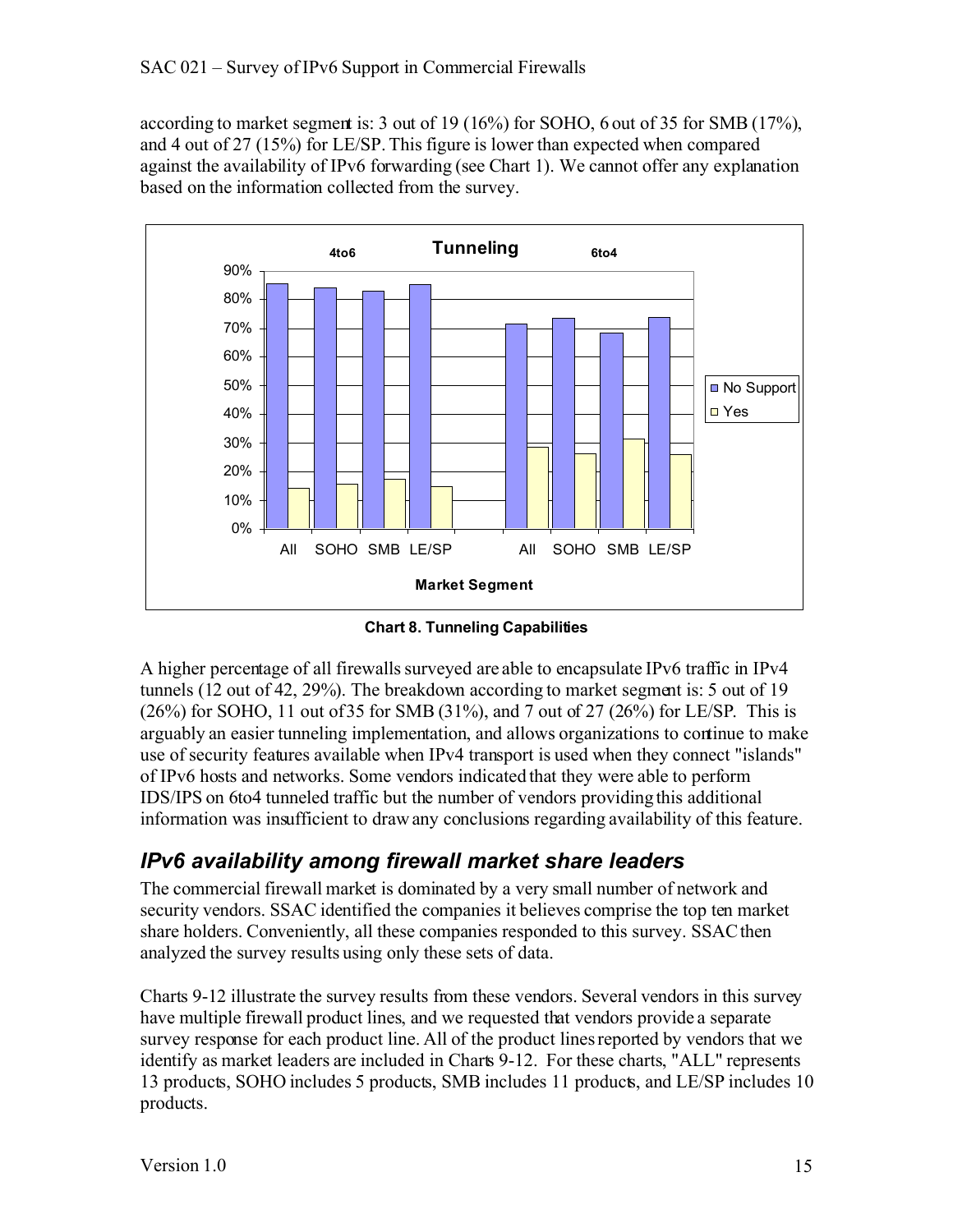Chart 9 illustrates that support for IPv6 transport is stronger among the market leaders, with 7 of 13 (53%) of all product lines providing IPv6 transport. The percentages of products providing IPv6 transport support hover around 50% across market segments, with a slightly higher percentage (60%) among LE/SP products and slightly smaller (40%) among SOHO products. Since several large router and firewall vendors expanded their product lines through acquisitions of companies who targeted the SOHO market, the small drop in support among SOHO products is perhaps attributed to market consolidation.



**Chart 9. IPv6 transport support (Market Leaders)**

Chart 10 illustratesthat the availability of all forms of traffic inspection for IPv6 transport improves when only market leaderproducts are considered (Compare to Charts 3, 4, and 5). The availability of static packet inspection across all market segments improves from 29% to 54%. The availability of stateful packet inspection across all market segments improves from 21% to 38%, and the availability of application level protection across all market segments improves from 17% to 27%.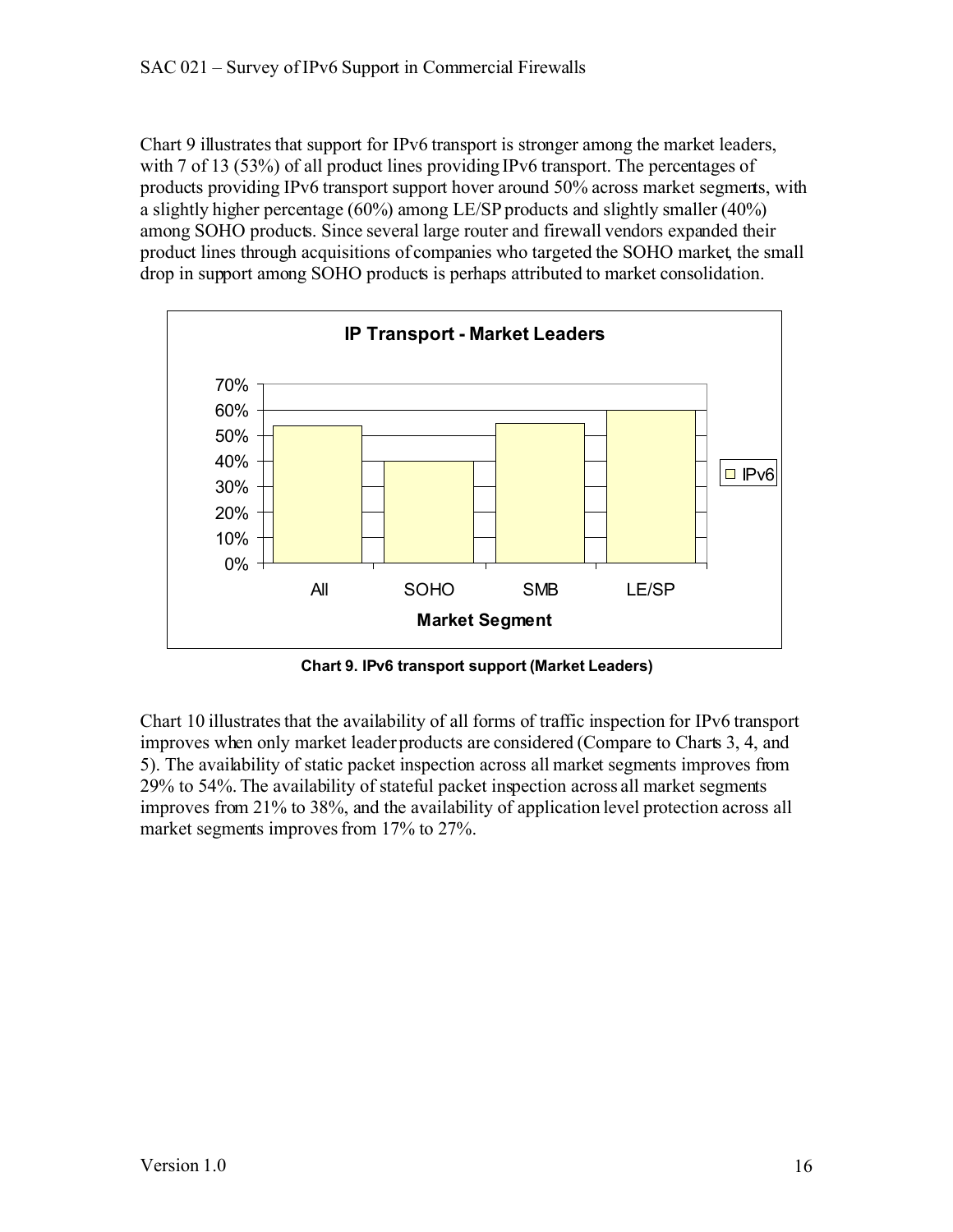

**Chart 10. Traffic Inspection (Market Leaders)**

Comparing Charts 6 and 7 to Chart 11, we see the availability of IDS/IPS increases from 14% overall to 38% overall when only products from market leaders are considered, and that the availability of DDoS protection increases from 21% to 38%.



**Chart 11. Advanced Security Features (Market Leaders)**

Comparing Chart 12 to Chart 8 we see that the availability of tunneling improves when we only consider product lines of market leaders; specifically, if an organization has or intends to purchase and deploy a market leader firewall, the likelihood of finding tunneling support increases to 31% for *4to6* and 62% for *6to4* .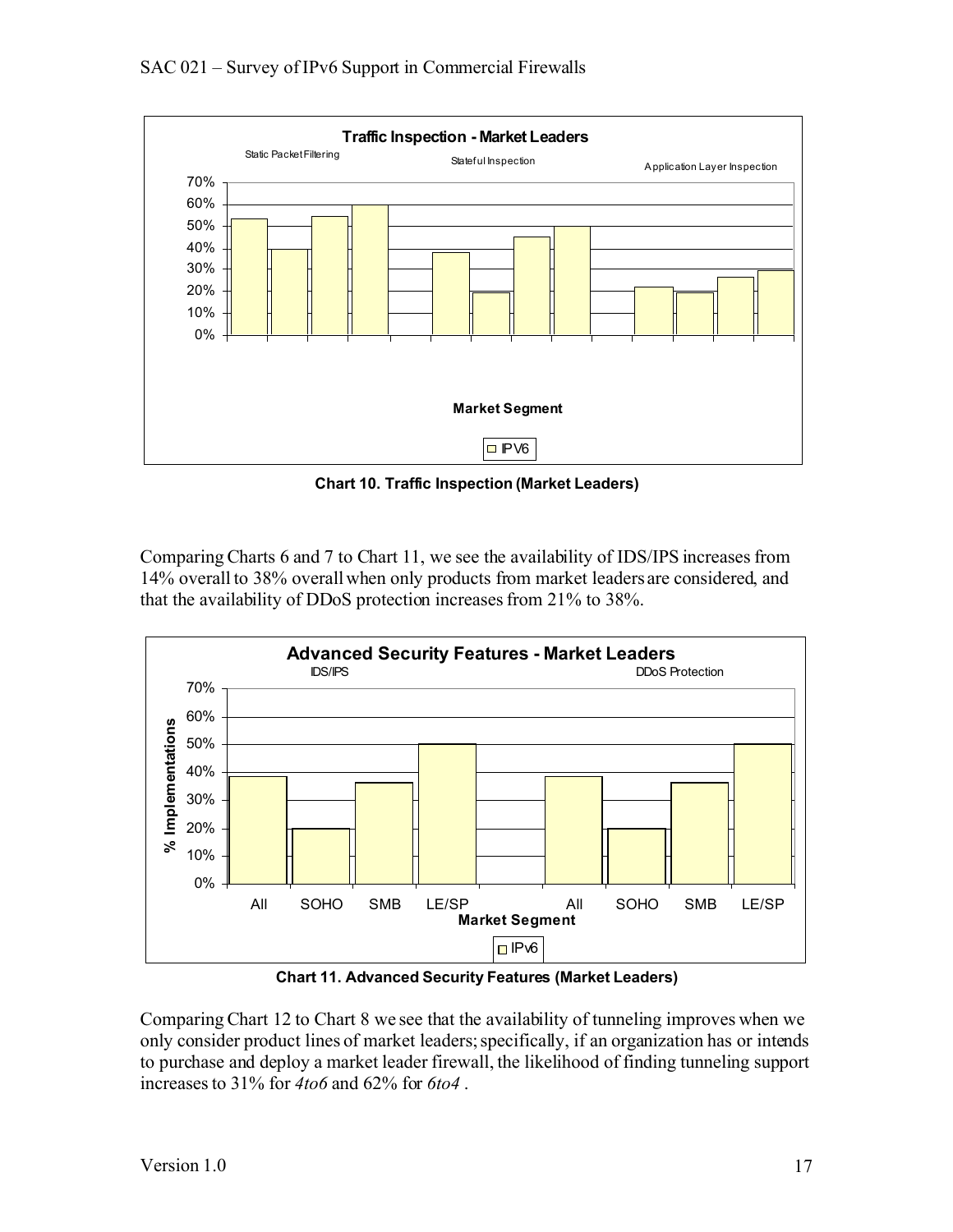

**hart 12. Tunneling Capabilities**

Collectively, charts 9-12 illustrate that the availability of IPv6 transport and security feature support improves when consumer choice is narrowed to the market leaders but that the availability of more sophisticated traffic inspection and advanced security features are improved but still not prevalent.

#### *Additional Survey Results and Anecdotal Information*

During the collection and processing of the survey, several additional results and information shared anecdotally by vendors provide additional insight into the present state of security feature availability as well as the market attitude.

Generally, if a product supports IP transport and one or more forms of traffic inspection, that product logs IP level events. This holds true for both IPv4 and IPv6 transport. Future studies might compare the breadth and depth of IPv6 logging against IPv4 logging. For example, it might be useful to ask whether logging can be enabled for each of the features and services surveyed, and whether logging facilities accommodate accounting, exception handling and external notification (e.g., pager, email).

While many firewall products support DHCPv6, RADIUS, and flow monitoring when IPv4 transport is used, few of the vendors who responded to survey questions concerning these services indicated that they provide support when IPv6 transport is used.

Generally, if a product supports IP transport and one or more forms of traffic inspection, that product supports IPsec (true for IPv4 and IPv6). Several vendors commented that IPsecv6 support was limited; for example, some vendors support fewer Internet Key Exchange (IKE) peer authentication options, or only support manual keys for IKE, or support IPsecv6 only through a command line interface.

Several vendors commented that IPv6 transport can only be configured using a command line interface (as opposed to the vendor's graphical user interface, i.e., a Microsoft Windows application or HTTPS- or Java-enabled web interface.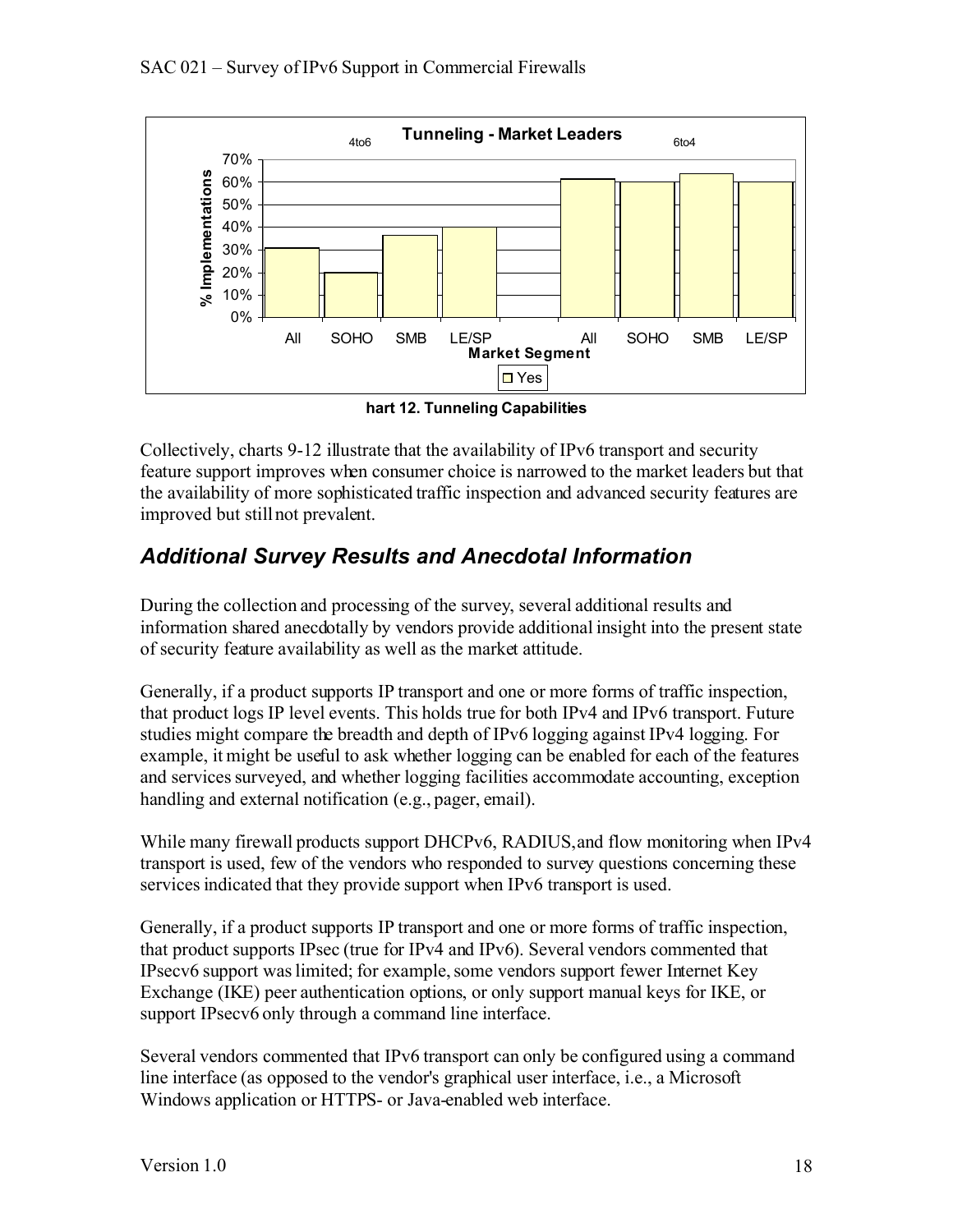Some vendors commented that the signature sets for IDS/IPS inspection engines for IPv6 were not as extensive as the signature sets for IPv4. Similarly, some vendors indicated that the number and kinds of denial of service attacks they can detect and block were fewer when IPv6 transport was used instead of IPv4.

Vendors who commented that they had no IPv6 support typically claimed that they have received few if any requests for products that support IPv6. Some vendors indicated that IPv6 implementation was underway and that product support would appear mid-to-late 2008, whereas others admitted that IPV6 support was not included in product development time tables in their survey response.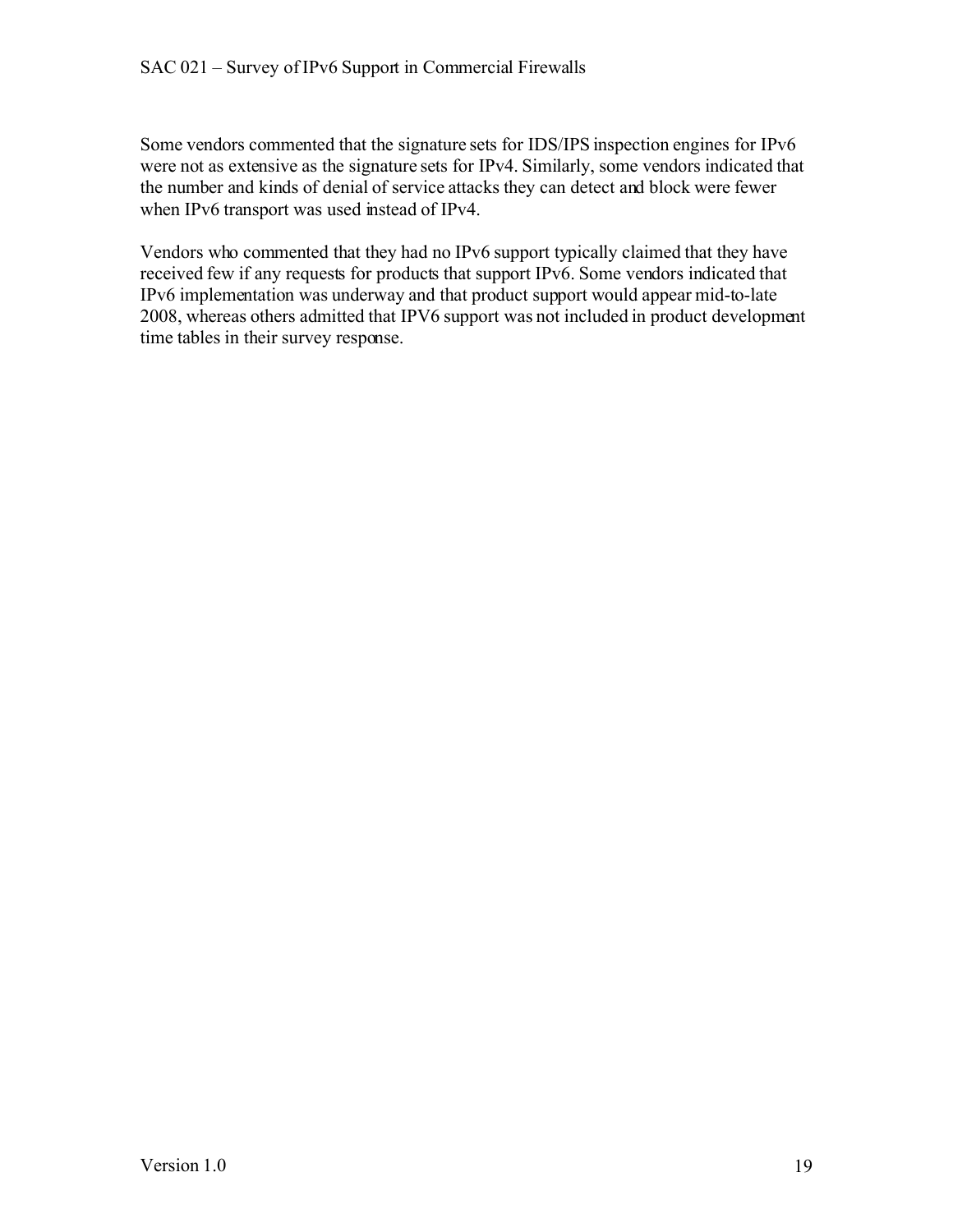# **Conclusions**

Based on the results of this survey, SSAC answers the questions posed at the beginning of this survey report:

*How broadly is IP version 6 (IPv6) transport supported by commercial firewalls?*

IP version 6 (IPv6) transport is not broadly supported by commercial firewalls. On average, less than one in three products support IPv6 transport and security features. Support among the firewall market share leaders improves this figure somewhat.

*Is support forIPv6 transport and security services available from commercial firewalls available for all market segments - home and small office, small-to-medium business, large enterprise and service provider networks – or is availability lagging for certain segments ?*

Support for IPv6 transport and security services is available from commercial firewalls for all market segments, however, availability of advanced security features is lagging in SOHO and SMB segments and strongest in the LE/SP segment.

*Among the security services most commonly used at Internet firewalls to enforce an organization's security policy, which are available when IPv6 transport is used?*

Overall, relatively little support for IPv6 transport and security features exists. However, some form of traffic inspection, event logging, and IP Security (IPsecv6) are commonly available among products that support IPv6 transport and security services.

*Can an organization that uses IPv6 transport enforce a security policy at a firewall that is commensurate to a policy currently supported when IPv4 transport is used?*

Internet firewalls are the most widely employed infrastructure security technology today. With nearly two decades of deployment and evolution, firewalls are also the most mature security technology used in the Internet. They are, however, one of many security technologies commonly used by Internet-enabled and security-aware organizations to mitigate Internet attacks and threats. This survey cannot definitively answer the question, "Can an organization that uses IPv6 transport enforce a security policy at a firewall that is commensurate to a policy currently supported when IPv4 transport is used?" The survey results do suggest that an organization that adopts IPv6 today may not be able duplicate IPv4 security feature and policy support.

The observations and conclusions in this report are based on collected survey results. Future studies should consider additional and deeper analyses ofsecurity technology availability for IPv6. Such analyses are best performed by certification laboratories and security assessment teams. Before attempting further testing and analysis, the community must alter the perception among technology vendors in general (and security vendors specifically) that the market is too small to justify IPv6 product development.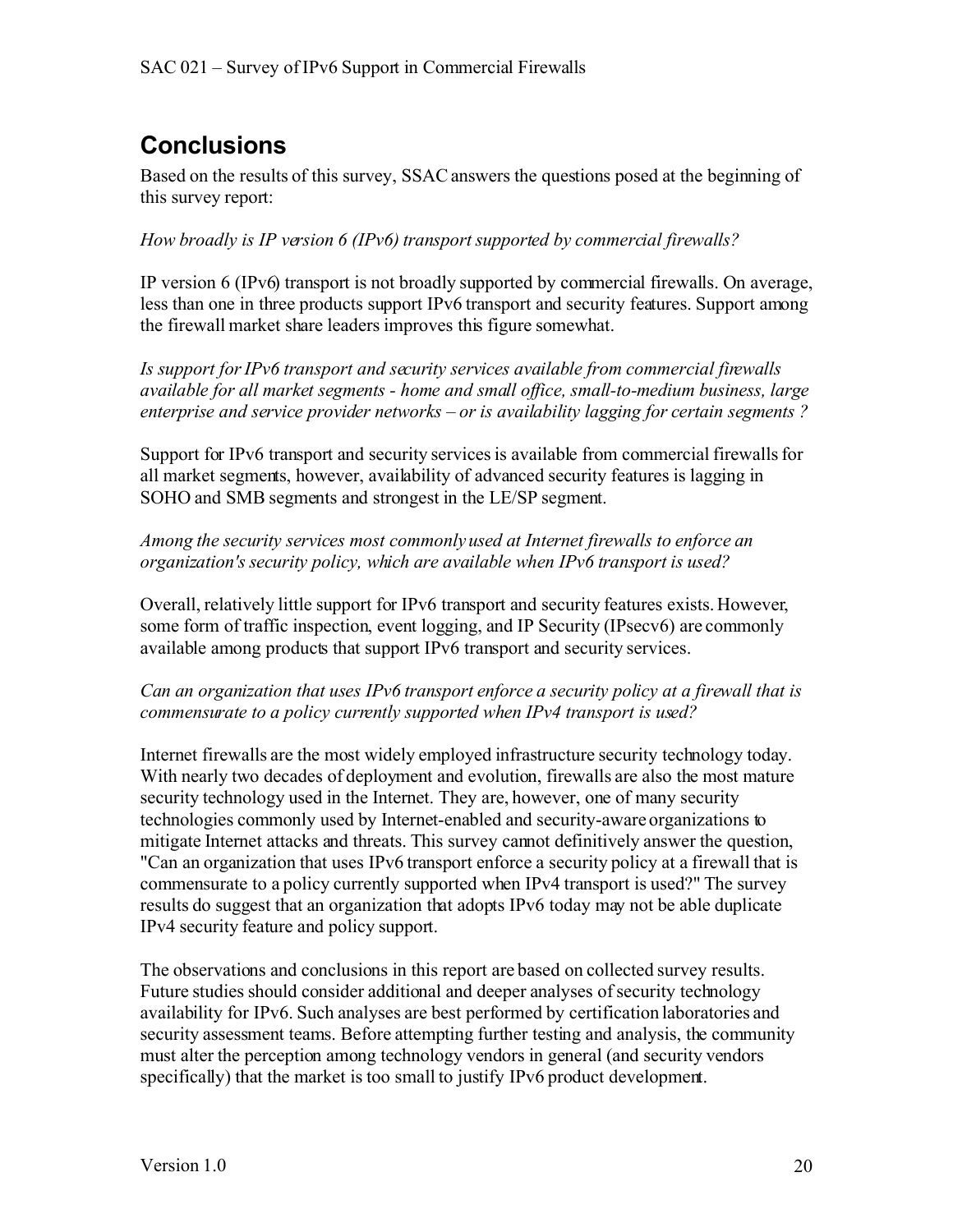## **Acknowledgments**

SSAC wishes to express its gratitude to all vendors who willingly participated in this survey. The full list of participating vendors is provided in Appendix A. SSAC wishes to express particular thanks to Brian Monkman and David Archer ofICSA Laboratories, who facilitated contact and introduced us to technical staff familiar with IPv6 product development and availability at many vendors who participated in this study.

# **Appendix A. Vendors Surveyed for this Report**

| Vendor                                 | Response  | Vendor                                  | Response  |
|----------------------------------------|-----------|-----------------------------------------|-----------|
| 2-Wire, Inc                            | Yes       | iPolicy Networks                        | Yes       |
| 3Com                                   | <b>No</b> | Jungo                                   | <b>No</b> |
| Amaranten                              | <b>No</b> | Juniper/Netscreen                       | Yes       |
| Arkoon                                 | Yes       | Kerio                                   | Yes       |
| <b>ASCE Networks</b>                   | Yes       | Lucidata                                | Yes       |
| Astaro                                 | Yes       | <b>Mako Networks</b>                    | Yes       |
| <b>Barbedwire Technologies</b>         | <b>No</b> | Microsoft                               | Yes       |
| <b>BlackBox</b>                        | Yes       | MultiTech                               | Yes       |
| Cecurux                                | <b>No</b> | Netbox Blue                             | <b>No</b> |
| Celestix                               | <b>No</b> | NetContinuum                            | Yes       |
| <b>Check Point Software</b>            | Yes       | Netgear                                 | Yes       |
| <b>Cisco Linksys</b>                   | Yes       | Netopia                                 | <b>No</b> |
| Cisco (IOS firewall)                   | Yes       | NetSentron                              | Yes       |
| Cisco (PIX)                            | Yes       | <b>NetSoft</b>                          | Yes       |
| Clavister                              | Yes       | NetStealth                              | <b>No</b> |
| Crossbeam Systems                      | Yes       | Network-1                               | Yes       |
|                                        | Yes       | Nortel Networks                         | Yes       |
| <b>Cybernet Linux Firewall</b>         |           | (1000, 3000 series)                     |           |
| D-Link                                 | Yes       | PresiNet Systems                        | <b>No</b> |
|                                        | Yes       | Secure-Computing (Cyber-                | Yes       |
| <b>DrayTek</b>                         |           | Guard)                                  |           |
| <b>Eland Systems</b>                   | Yes       | <b>Secure Computing</b><br>(Sidewinder) | Yes       |
|                                        | No        | <b>Secure Computing</b>                 | Yes       |
| EliteCore Cyberoam                     |           | (SnapGear)                              |           |
| eSoft                                  | <b>No</b> | Sepehrs                                 | Yes       |
| <b>Evidian Networks</b>                | <b>No</b> | SonicWall                               | Yes       |
| Fortinet                               | Yes       | Stonesoft                               | <b>No</b> |
| Forum Systems                          | <b>No</b> | Symantec (7100)                         | Yes       |
| GajShield                              | Yes       | Telco-Tech                              | <b>No</b> |
| GateProtect                            | <b>No</b> | <b>Tipping Point</b>                    | Yes       |
| Global Technology Assoc.               | Yes       | <b>US Robotics</b>                      | <b>No</b> |
| <b>Green Computer</b>                  | <b>No</b> | VarioSecure                             | <b>No</b> |
| <b>HotBrick</b>                        | Yes       | Vortech                                 | <b>No</b> |
| <b>IBM ISS</b>                         | Yes       | <b>WatchGuard Technologies</b>          | Yes       |
| inGate                                 | Yes       | Zyxel                                   | Yes       |
| Internet-Security (ProxySen-<br>tinel) | Yes       |                                         |           |